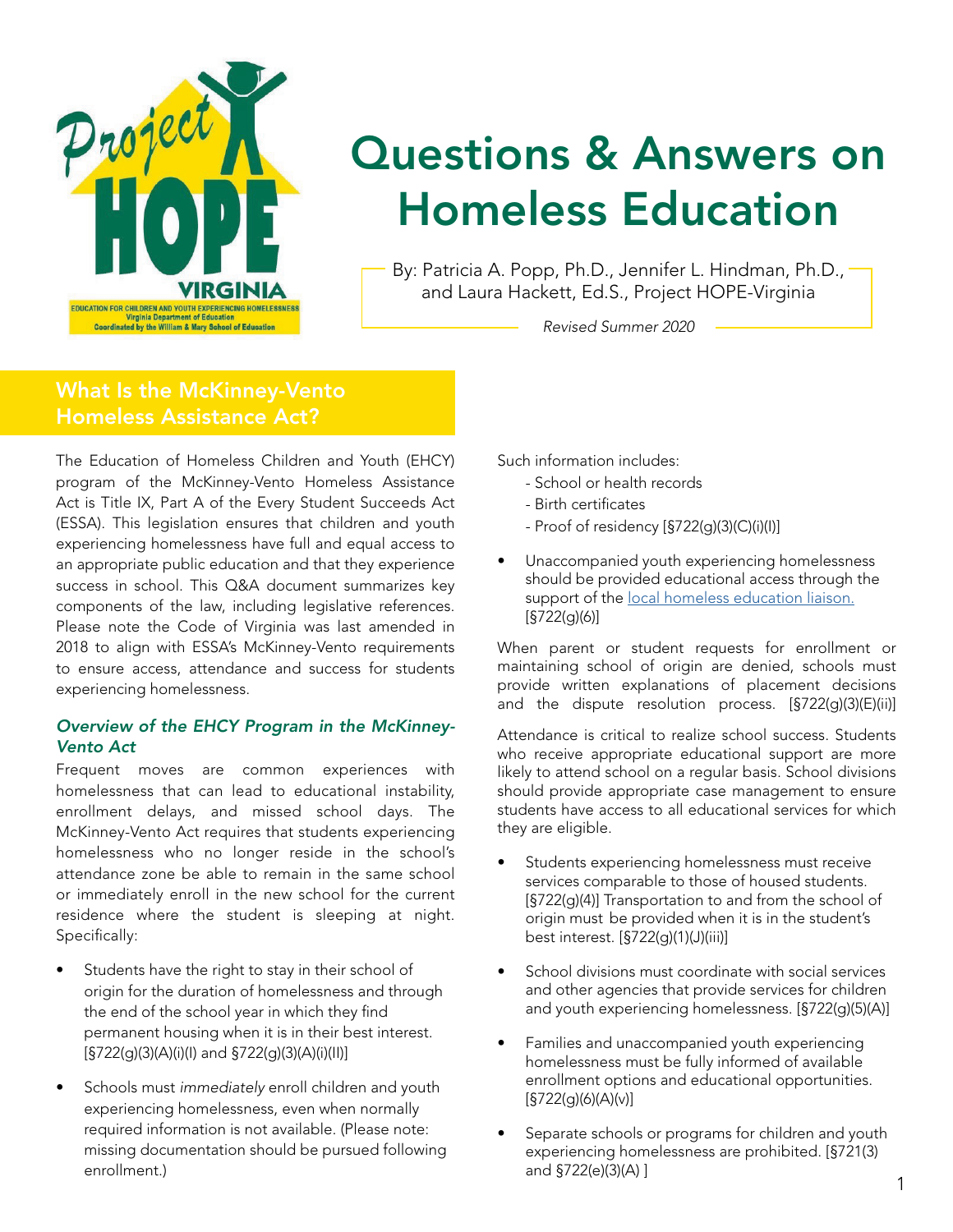### Who is considered homeless?

The McKinney-Vento Act [§725] defines "homeless children and youth" as: Children and youth who lack a fixed, regular, and youth as. Children and youth who lack a lixed, regular,<br>and adequate nighttime residence, including children and youth who: dequate hightume residence, including children and<br>|- $\blacksquare$  which they are which they are which they are which they are  $\blacksquare$ 

- Share the housing of other persons due to loss of housing, economic hardship, or a similar reason;
- Live in motels, hotels, trailer parks, camping **When is transportation required?** accommodations; grounds due to the lack of alternative adequate
- Live in emergency or transitional shelters;
- $\bullet$  Are abandoned in hospitals;
- $\bullet$  Have a primary nighttime residence that is a public or private place not designed for or ordinarily used as a regular sleeping accommodation for human beings;
- Live in cars, parks, public spaces, abandoned buildings, substandard housing, bus or train stations, or similar settings; and al-
- Migratory children who qualify as homeless because Inspectory chines in this equality de nonneless be<br>they live in circumstances described above.

Unaccompanied youth are children and youth not in the **Can students experiencing homelessness access**  physical custody of a parent or guardian, such as runaways **school nutrition programs?** and youth denied housing by their families (sometimes referred to as "throwaway" children and youth). To be eligible for McKinney-Vento educational rights, unaccompanied youth first must meet the definition of homeless described above. Such students are identified as unaccompanied homeless youth (UHY). There is no age limit for UHY. This identification can apply to a preschooler abandoned by parents who is living with a relative or a student over the age of 18 who meets the homeless definition, has not graduated from high school, has not reached the maximum age to be served by a school division, and is not living with a parent or guardian. ed to as "throwaway" children and youth). To eligible for McKinney-Vento educational rights,

#### *Are all families that share housing considered*   $h$ omeless? is determined eligible for free meals, the student remains all families that share housing considered

No. Families that share housing, living in doubled-up settings, must still meet the definition's requirement that the living situation is due to a loss of housing, economic hardship, or a similar reason. Families that live together due to cultural preference, to save money, or to pool resources to provide a larger/nicer home than would be possible if living individually should not be considered homeless. Some questions that may assist in making the determination of homelessness in a doubled up situation include:

- What would you do if you had more money? (Is a home of their own selected or is some other use for the money identified?)
- Where would you go if you could not live here? ("We would rent our own place," is very different from,"There isn't anywhere to go – maybe we would have to stay in the car.")

# What types of situations may be defined as a loss *of housing, economic hardship, or a similar reason?* **Are children experiencing homelessness eligible to**

While many factors can contribute to a determination of McKinney-Vento eligibility, some situations that may constitute a loss of housing, economic hardship, or similar reason include: who are students who are students who are students who are students who are students who are s

- A decrease in income that leads to loss of housing, whether or not the family is evicted
- mist of not the tarm, is streted<br>• Destruction of or damage to previous housing that leads to substandard conditions  $\bullet$  Destruction of or damage to previous nousing that
- Fleeing targeted violence, such as abuse and neglect or domestic violence



My dream is to out of myself. My good person and good person and get good A's. get good A's. 12 year old girl *12 year old girl*  experiencing *experiencing*  hope is to be a

#### *If children or youth are living with an older sibling*  or relative, should they be considered homeless? **Can Title I, Part A, funds be used to address the education** or youth are living with an older sible

Each situation should be considered individually. While such students may meet the definition of unaccompanied youth, to be considered homeless under the McKinney-Vento Act, a determination of whether the living arrangement is fixed, regular, and adequate also must be and ingenieur to middle, regalian, and deequate disc mass so made. If the living analigement is due to loss or hodsing, economic hardship, or the child/youth is a runaway or not economic nardship, or the child, youth is a furtaway of not permitted to return home, then it would be considered a permitted to return home, then it would be considered a<br>homeless situation. If the living arrangement is a planned move or for convenience, such as proximity to an after school job or to attend a certain school, then the setting would not be considered homeless. Planned moves may involve those resulting from a safety plan or court determination, or for reasons related to incarceration or medical treatment. Additionally, unaccompanied youth entering the United States to a sponsor or host family likely fall in the category of a planned move. In these cases, it is important to discuss the family's situation with the child or youth to identify the causes for the living arrangement. Such cases can be very nuanced. Ultimately, it is the responsibility of the local homeless education liaison to make the final determination of eligibility. momeless situation. If the living arrangement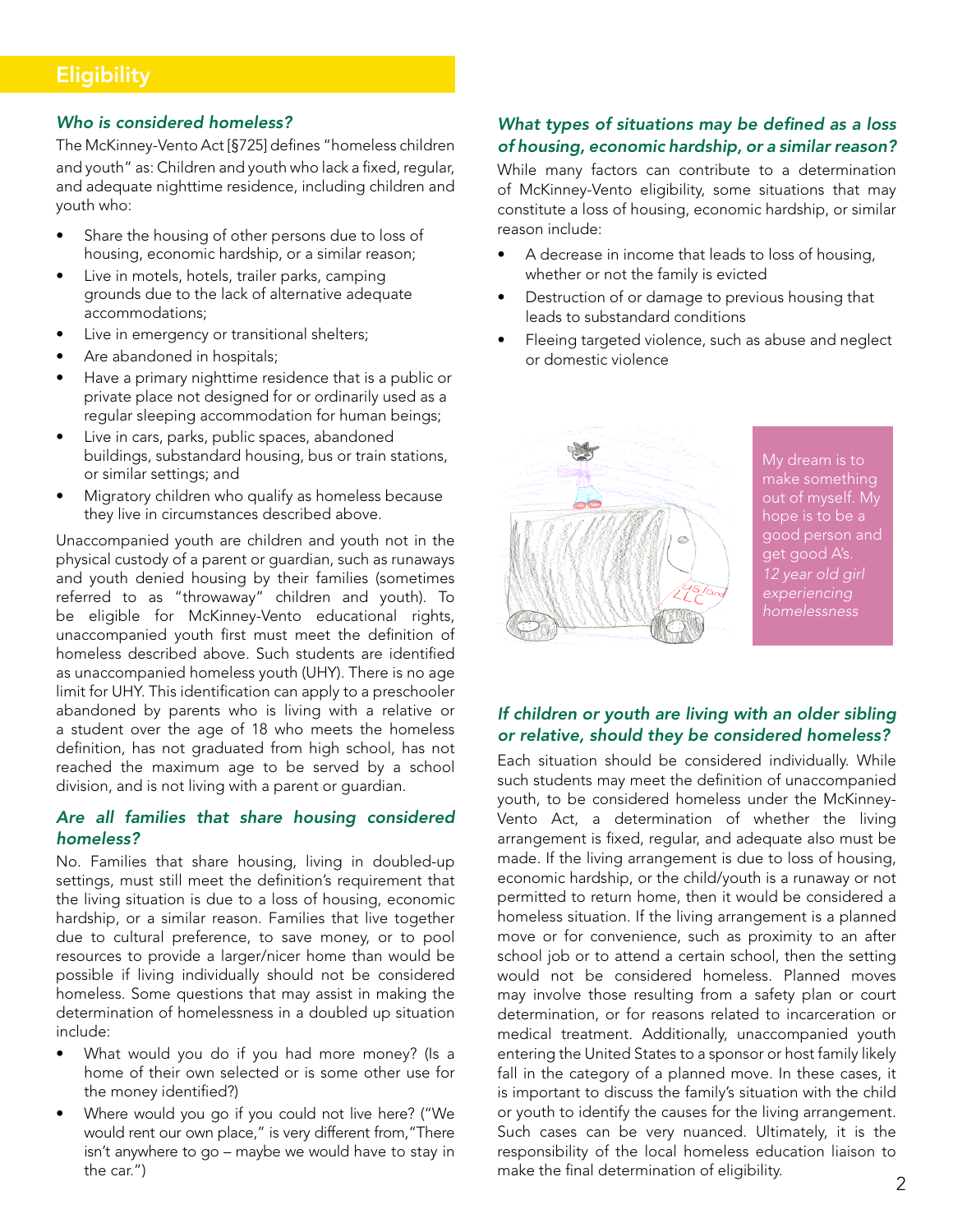### Up to what age must a school division serve a student under McKinney-Vento? pp to what age must a school division serve a

The McKinney-Vento Act does not define an age range for educating students; therefore, the ages for public education within a state should be applied. Virginia Code, Section 22.1-253.13:4 (C) states,

"Each local school board shall provide notification of the Eddit focal sensor board shall provide notified for the<br>right to a free public education for students who have right to a not pashe cases for the classific the nate<br>not reached 20 years of age on or before August 1 of the new statistic and years of age on the worder inagers is the seq.<br>school year, pursuant to Chapter 1 (§ 22.1-1 et seq.) of this title, to the parent of students who fail to graduate or who fitle, to the parent of students who fail to graduate or who have failed to achieve the number of verified units of credit required for graduation as provided in the Standards of Accreditation." Accreditation."

Under the Individuals with Disabilities Education Improvement Act of 2004 (IDEA), students with disabilities who have not graduated from high school have the right to a public school education through age 21. know about community programs, such as a Boys or Girls Jnder



My hopes are to  $\begin{bmatrix} 1 & 1 \\ 1 & 1 \end{bmatrix}$ nave a nouse and<br>to be president. 10 year old girl **10** experiencing **homeless** have a house and My fear is of my dad. *homelessness*

My hopes are to have

### *Are children and youth in foster care considered homeless?*

By definition, children and youth in foster care placements are wards of the state, so they are not considered homeless. The McKinney-Vento Act no longer includes children and youths awaiting foster care placement. The Fostering Connections Act of 2008, new ESSA requirements under Title I, Part A, and Virginia Code section 22.1-3.4 addresses immediate enrollment and school of origin options for children and youth in foster care.

For more guidance on foster care students, see [ED and HHS Non-Regulatory Guidance :](https://www2.ed.gov/policy/elsec/leg/essa/edhhsfostercarenonregulatorguide.pdf) [Ensuring Educational Stability for Children in Foster](https://www2.ed.gov/policy/elsec/leg/essa/edhhsfostercarenonregulatorguide.pdf)  [Care, dated June 23, 2016](https://www2.ed.gov/policy/elsec/leg/essa/edhhsfostercarenonregulatorguide.pdf) and Virginia's Fostering [Connections and the Every Student Succeeds Act:](https://www2.ed.gov/policy/elsec/leg/essa/edhhsfostercarenonregulatorguide.pdf)  Joint Guidance for School Stability of Children and [Youth in Foster Care.](https://www2.ed.gov/policy/elsec/leg/essa/edhhsfostercarenonregulatorguide.pdf)

# Are children and youth who qualify for migrant services considered homeless?

The children of migrant workers should only be considered homeless if they meet the definition of homelessness nomeless in they meet the delimition of nomelessitess<br>cited on page 1. A migratory lifestyle is not sufficient to be ence on page 1.7 mingratory incluyed binot sameterities be<br>considered homeless. The adequacy of the living situation will be an important factor.  $\frac{1}{2}$ 

See the National Center for Homeless Education brief [Migrant Students Experiencing Homelessness: Rights](https://nche.ed.gov/wp-content/uploads/2018/10/migrant.pdf) <u>[and Services Under the McKinney-Vento Act](https://nche.ed.gov/wp-content/uploads/2018/10/migrant.pdf)</u>

# *Are children or youth incarcerated or in correction*  tion's technical assistance and information cen-*Fire cimaren or youth mearcerated or mearching*

NCHE operates the U.S. Department of Educa-

racinties considered nomeress:<br>No. According to 1995 US Department of Education NO. According to 1995 03 Department or Education<br>Preliminary Guidance, any person imprisoned or otherwise rommany Salaanse, any person imprisonce or strict missi the definition of homelessness. Even children or youth who *Homeless Education Issue Briefs*, *Best Practic*were experiencing homelessness prior to incarceration are not considered homeless while incarcerated. *Vento Law Into Practice* series*.*

# *Who is responsible for making the determination that student meets the McKinney-Vento definition of homeless?*

or nomeross:<br>As stated previously, the local homeless education liaison As stated previously, the local homeless education hason must make the final determination that a student should be considered homeless and eligible for McKinney-Vento educational rights and protections [§722(g)(6)(A)(i)]. Under ESSA, eligibility can be disputed if the parent/ guardian/ youth disagrees with the determination.

# www.nn4youth.org *Homeless Definition*

Anyone who, **due to a lack of housing,** lives:

- $\bullet$  In emergency or transitional shelters;
- · In motels, hotels, trailer parks, campgrounds, abandoned in hospitals;
- In cars, parks, public places, bus or train stations, abandoned buildings;
- Doubled up with relatives or friends,
- In these conditions and is a child or youth not in the physical custody of an adult (unaccompanied youth\*),
- In these conditions and is a migratory child or youth.

To determine homelessness, consider the *permanence and adequacy* of the living situation.

\*Unaccompanied youth - youth without fixed, regular, and adequate housing who are not in the physical custody of a parent or guardian. This would include runaways living in homeless situations and those denied housing by their families (sometimes referred to throwaway children and youth).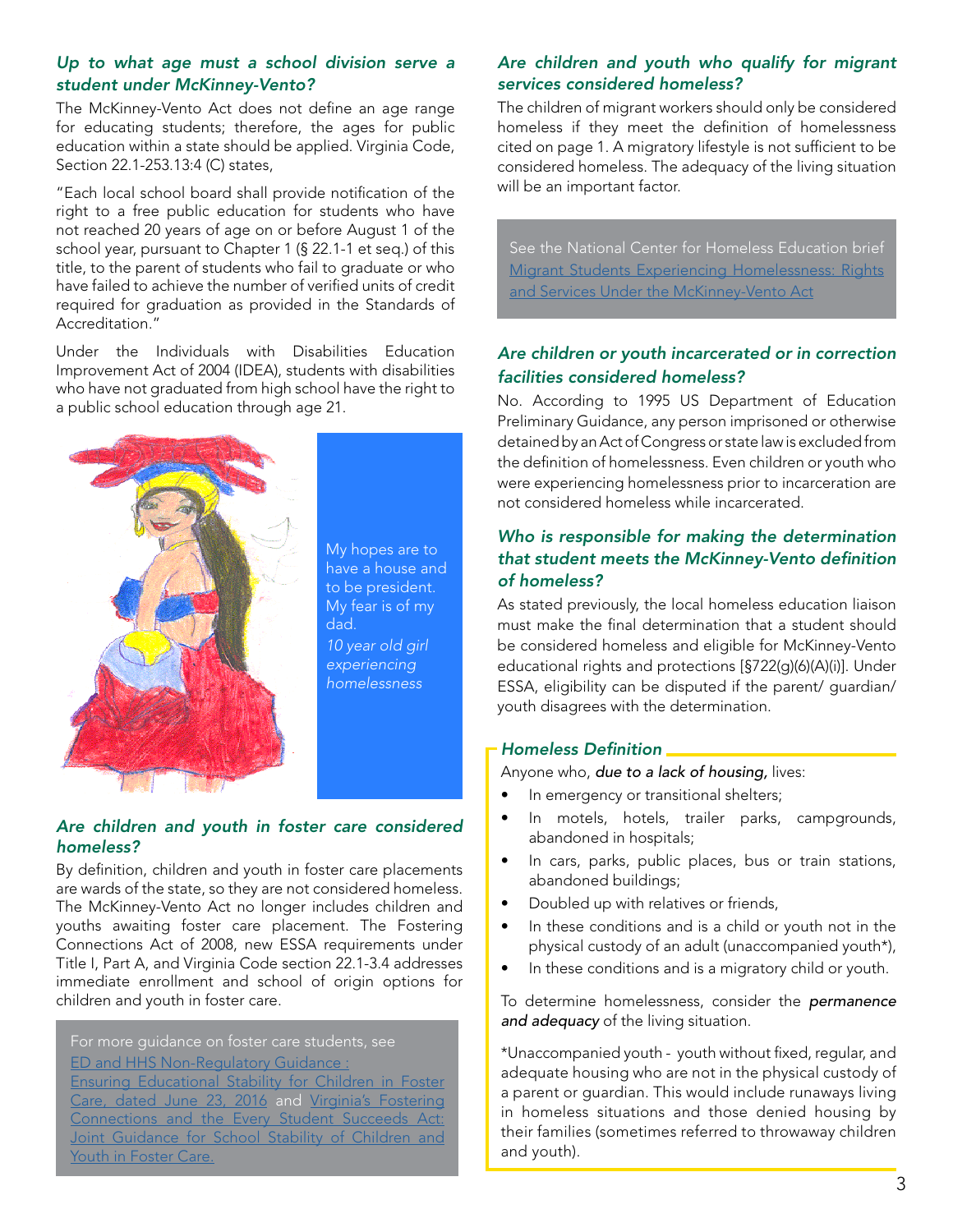### **Access**

### *How quickly must children and youth experiencing homelessness be enrolled in school?*

Schools must *immediately* enroll a child or youth experiencing homelessness, even if the child or youth is unable to produce records normally required for enrollment. These provisions also apply to students who have missed application or enrollment deadlines during periods of homelessness for programs in which space remains [§722(g)(3)(C)(i)]. Enrollment is defined as "attending classes and participating fully in school activities" [§725(1)], not simply being registered and in the student data system. In general, immediate is interpreted to mean a comparable timeline as housed (non-homeless) peers, or within a day of when a student comes to enroll.

### *When children or youth experiencing homelessness are not living with parents or legal guardians, is the school required to enroll the child?*

Yes. Proof of guardianship cannot be a barrier to enrollment for students experiencing homelessness. Some students may not be able to live with their family, and others are not permitted by their parents or guardians to live at home. The local liaison should be contacted to assist unaccompanied youth who wish to enroll in school and to coordinate needed services with other agencies [§722(g)  $(6)(A)(x)$ ].

### *Can a school require proof of residency (rent/ lease agreement, utility receipt) that prevents or delays enrollment?*

No. Students experiencing homelessness, by definition, lack a fixed residence and cannot be required to provide traditional proof of residency. An affidavit can be completed to explain the lack of proof of residency. Subsequent verification of status, as noted below, is permissible.

### *How can schools verify that students are experiencing homelessness?*

There is no universal system of homeless verification. Social workers may visit the current residence or request hotel receipts to make a determination, as long as doing so does not jeopardize a family's or their host's housing. However, students must be enrolled while this verification is in progress. Documents may be required in situations where eligibility or school choice is disputed. If questions regarding homeless status based upon the definition of the McKinney-Vento Act exist, schools should contact their local homeless education liaison or Project HOPE-Virginia.

For more information about enrollment and verification of eligibility, see NCHE briefs: **[• Determining Eligibility for McKinney-Vento Rights](https://nche.ed.gov/wp-content/uploads/2018/10/det_elig.pdf)** [and Services](https://nche.ed.gov/wp-content/uploads/2018/10/det_elig.pdf)

[• Confirming Eligibility for McKinney-Vento Rights](https://nche.ed.gov/wp-content/uploads/2018/10/conf-elig.pdf) [and Services](https://nche.ed.gov/wp-content/uploads/2018/10/conf-elig.pdf)

### *Does immediate enrollment apply when a student is subject to discipline proceedings?*

There is nothing in McKinney-Vento that supersedes discipline processes. Enrollment may not be delayed to wait for discipline records; however, if it is known that the student has been suspended, expelled, or pending hearing for discipline, the school should follow their regular processes that would be used for any student trying to enroll in that circumstance.

### *Must a school enroll children or youth experiencing homelessness without proof of immunizations or physicals?*

Yes. The school must enroll students who do not have health records immediately if they meet the definition of homeless. The school should refer the family or youth to the local homeless education liaison for assistance in obtaining the necessary documentation and/or medical assistance. The student's previous school may provide a copy of the health record to the parent when the student leaves or fax a copy to the new school to facilitate this process.

### *Must schools enroll students experiencing homelessness who do not have previous school records?*

Yes. Students experiencing homelessness must be enrolled in school while waiting for the previous school records to be received. Upon enrollment, the receiving school must contact the previous school immediately to obtain records that are needed [§722(g)(3)(C)(ii)]. Parents may request copies of critical documents such as Individualized Education Programs (IEPs), gifted testing records, and report cards from the student's previous school.

Parent Packs, developed by NCHE, may assist families in maintaining important school documents. Similar folders for young children (infant through preschool) are available from Project HOPE-Virginia.

### *If a student experiencing homelessness has not returned books or paid fees, can a school division withhold student records?*

No. A school division cannot withhold records when books have not been returned or charges have not been paid. However, reasonable efforts can be made to collect fees and books.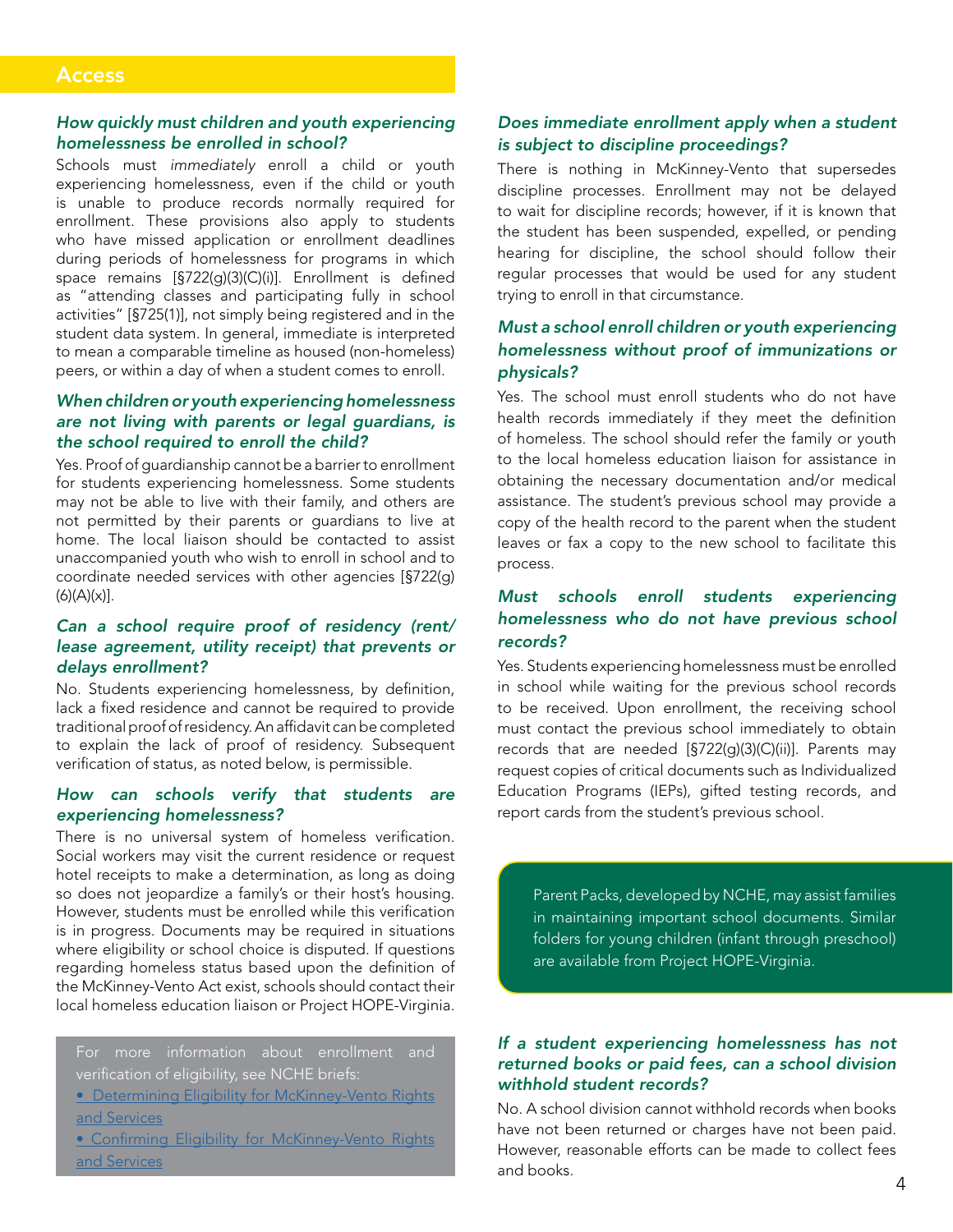# School Selection

# *Where can students experiencing homelessness attend school?*

Students who are experiencing homelessness may remain enrolled in their school of origin or any public school they are eligible to attend based on the address of their current residence. The school of origin is the school that the child attended when permanently housed or the last school in which the student was enrolled, including preschool programs administered by a school division and feeder pattern schools.

# *If families experiencing homelessness move within a school division, can students stay at the same school, even if they move out of the school's attendance zone?*

Yes. The McKinney-Vento Act states that students have a right to stay in the school of origin when it is in their best interest. Determination of best interest should be decided by the parent, guardian, or youth together with school and school division staff [§722(g)(3)(A) & (B)]. If remaining in the school of origin is considered to be in the student's best interest, the school division is responsible for transportation [§722(g)(1)(J)(iii)].

# *If families experiencing homelessness move to a different school division, can students stay at the school of origin?*

Yes. Students have a right to stay in the school of origin, when it is in their best interest, even when they move to another school division. In such instances, the school divisions involved should work together, including sharing responsibility for transportation [§722(g)(1)(J)(iii)(II)].

For more information about School of Origin and Best Interest Determination, see Virginia Department of Education Superintendent's Memo No. 215-17, July 21, 2017

# *Does a student's right to remain in the school of*  **Access**  *origin end when a student becomes permanently housed?* **How guide and youth children and youth experiencing**  $\mathbf{r}$

No. Students experiencing homelessness may remain in the school of origin through the end of the school year in which permanent housing is obtained if determined to be in the student's best interest.

My hope is to be a faithful kid and adult with lots of hopes and dreams, to never let anyone put me down, and to be famous in my own parting down, and to be ramous in my own way. My dream is to be a musician, to go to  $\frac{1}{2}$ college, and to be in a symphony. *12 year old* **boy experiencing homelessness** 

tion or enrollment deadlines during periods of homeless-

#### *Can a student experiencing homelessness be required to leave the school of origin when the*  student no longer resides in the attendance zone *and the student's behavior is challenging?* **are not living with parents or legal guardians, is Can a student experiencing home** ment for students experience in the determinance and and the student's behavior is challenging?

No. Attending the school of origin is the student's legal right under the McKinney-Vento Act; such attendance does manied and momentum promotion to address challenging not require a waiver. Intervention to address challenging behavior should be comparable to that for students residing in the school's attendance zone. Behavior that would not change a school placement for a housed student can be one of many considerations for a best interest determination meeting. Decisions related to discipline or IEP needs that would change the school placement for a housed student may remove the school of origin option. not require a waiver, intervention to address challenging



My hopes are to My hopes are to get out of a shelter get out of a shelter will be reunited will be reunited and will be happy. and will be happy. experiencing *11 year old girl*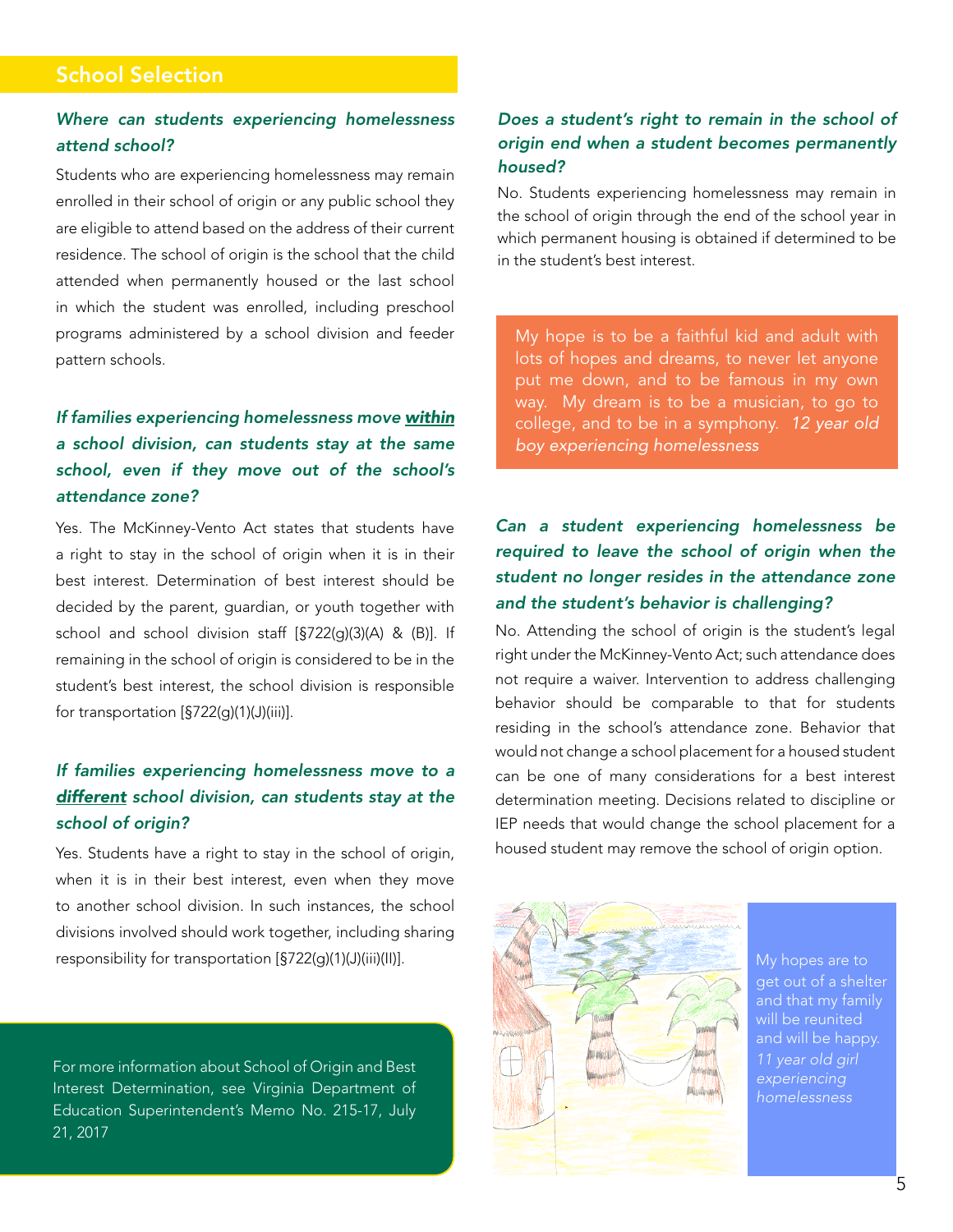# What services must school divisions provide to *children and youth in homeless situations?*

The McKinney-Vento Act requires school divisions to provide services to students experiencing homelessness that are *comparable* to those provided to other students. Students must not be segregated or stigmatized. Children and youth experiencing homelessness must emment and youth experienting nomelessness must<br>have access to any educational services for which they qualify, including special education, gifted education, *housing, economic hardship, or a similar rea*school nutrition programs, transportation, before and after school activities, and Title I services [§722(g)(4) and Title I, §1115(c)(2)(E)]. grounds *due to the lack of alternative adequate* 

# *When is transportation required? accommodations;*

**The interpretation is quite in the school** of origin is required Transportation to and from the school of origin is required as long as attending that school is in the student's best interest, including the remainder of a school year in which a student becomes permanently housed. Transportation a student becomes permanently noused. Transportation<br>to and from the school of origin is required even when the school does not normally provide transportation. The law does not specify which transportation options are allowable. The school division determines the mode as long as it is safe and allows the student to participate  $\frac{1}{2}$ in the full school day. 42 U.S.C. § 11432(g)(3)(A) and §<br>11432(a)(4)(A)) 11432(g)(4)(A)).  $M_{\rm H}$  , and  $M_{\rm H}$  as homeless beam  $\sim$ 

## Can students experiencing homelessness access *school nutrition programs?*

Yes. Students who are experiencing homelessness meet the requirements for categorical eligibility for free meals at school. The Child Nutrition and WIC Reauthorization at school. The Child Nuthtion and WC Readmonzation<br>Act of 2004 extended categorical eligibility for National School Lunch and School Breakfast Programs to children and youth identified as homeless, migrant, or runaway, and some military families. Student names, dates of eligibility, and the signature of the local homeless education liaison, and the signature of the local nomeless education ilalson,<br>the Runaway Homeless Youth provider, or shelter director are numaway connecess today provider, or shener director are sufficient for enrollment in the program. Completion of the regular meal application is not needed. Once a student is determined eligible for free meals, the student remains eligible for the remainder of the school year and through the beginning of the next year when the served the maximum age to be served by a school dividend the eligibility process for free meals is completed.

Initial guidance regarding the implementation of the Child Nutrition and WIC Reauthorization Act was issued on September 24, 2004 in [Virginia Superintendents'](http://www.doe.virginia.gov/administrators/superintendents_memos/2004/reg008.html)  [Regulatory Memo No. 8.](http://www.doe.virginia.gov/administrators/superintendents_memos/2004/reg008.html) Reauthorization memorandum from the US Department of Agriculture are available at: [https://](https://www.fns.usda.gov/tn/local-school-wellness-policy) [www.fns.usda.gov/tn/local-school-wellness-policy](https://www.fns.usda.gov/tn/local-school-wellness-policy)

### Are children experiencing homelessness eligible to enroll in pre-kindergarten classes?

Yes. Students who are experiencing homelessness should have the same access to programs as students who are housed [§722(g)(6)(a)(iii)]. Head Start may reserve slots for students experiencing homelessness to avoid waiting list delays when children arrive after the school year has begun. School division preschool programs, including Virginia Preschool Initiative (VPI) classrooms, and early childhood special education should be accessible as well.<br>... Young children experiencing homeless are prioritized populations for local VPI and Head Start programs.



My favorite place<br>. **pigs but bigger.** Which is a string to be the string of the string of the string of the string of the string of the string of the string of the string of the string of the string of the string of the string of the string **bricks are real, real**  3 little pigs but **strong.**  are real, real, strong. is a house out of bigger. My bricks

**My Favorite Place is a house out of bricks** 

*5 year old boy expe-5 year old boy riencing homeless-homelessness. experiencing* 

### *Can Title I, Part A, funds be used to address the educational needs of children and youth experiencing homelessness?*

Yes. According to the Every Student Succeeds Act, *housing, economic hardship, or a similar reason***?** children and youth experiencing homelessness are categorically eligible for Title I, Part A services, whether students attend school wide, targeted assistance, or non-<br>Title I schools. Any school division that has identified a student experiencing homelessness must reserve funds in their Title I, Part A, budget for these students based on identified needs [Title I, §1113(c)(3)(A)]. Title<br>I must eaerdinate with the lisiean in erder to promote the academic achievement of students experiencing homelessness [Title I, §1112(a)(1)]. students attend school wide, targeted assistance, or non-I must coordinate with the liaison in order to promote

For information on coordination with Title I, Part A, and  $\parallel$ a list of allowable uses for illustrative purposes, see<br>Section M4 of the Fd Section M-4 of the Education for Homeless Children [and Youth \(EHCY\) Program Non-Regulatory Guidance](https://www2.ed.gov/policy/elsec/leg/essa/160240ehcyguidance072716.pdf) (Rev. March 2017) and a letter from the US Department [of Education](https://www2.ed.gov/policy/elsec/leg/essa/letterforessatitleialeahomelesssetaside.pdf) dated July 30, 2018 to McKinney-Vento and Title I, Part A State Coordinators

leads to substandard conditions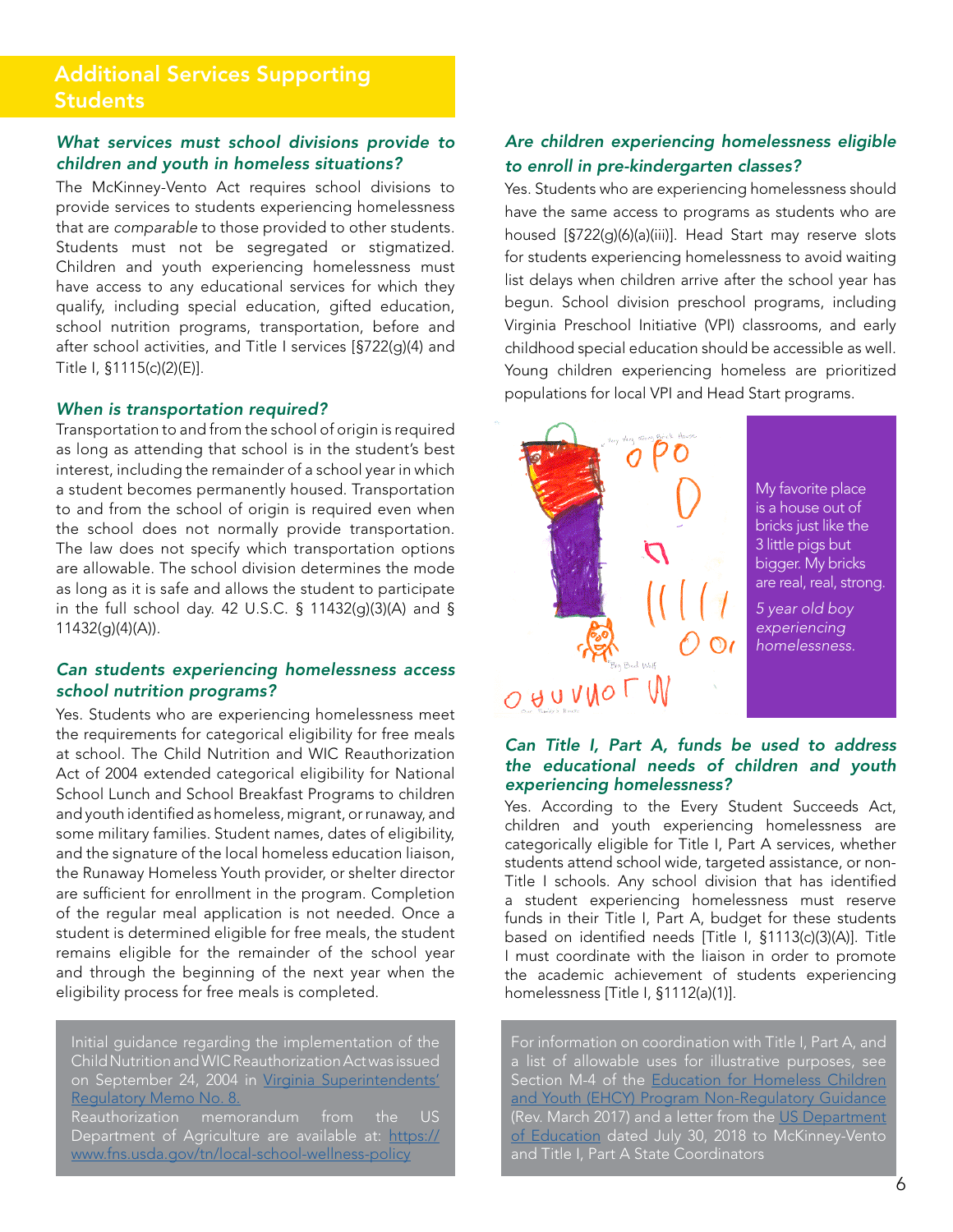# *May children and youth experiencing homelessness attending non-Title I schools be served under Title I?*

Yes. All school divisions that have identified at least one student experiencing homelessness must reserve Title I, Part A funds. The amount set aside should be based on the needs identified for these students [Title I, §1113(c)(3) (A)]. Funds may be used to provide a variety of supports, including the salary of the liaison and excess transportation costs related to maintaining school of origin as well as tutoring, supplies, and referrals.

### *How should special education programs serve students experiencing homelessness?*

Not all students experiencing homelessness are students with disabilities; however, requirements in IDEA address the special needs of students who have disabilities and are living in homeless situations. Such students should be included in Child Find efforts and be considered for expedited evaluations, when needed. Continuity of educational programming should be considered despite potential school moves.

See Project HOPE-Virginia Information Briefs on Homelessness and Special Education:

- [Unlocking Potential! What Educators Need to](https://education.wm.edu/centers/hope/publications/infobriefs/documents/unlockingeducators2014.pdf)  [Know About Homelessness and Special Education](https://education.wm.edu/centers/hope/publications/infobriefs/documents/unlockingeducators2014.pdf)
- [Unlocking Potential! What Families and Shelters](https://education.wm.edu/centers/hope/publications/infobriefs/documents/unlockingfamilies2014.pdf)  [Need to Know About Homelessness and Special](https://education.wm.edu/centers/hope/publications/infobriefs/documents/unlockingfamilies2014.pdf)  [Education](https://education.wm.edu/centers/hope/publications/infobriefs/documents/unlockingfamilies2014.pdf)
- [Using the Best That We Know: Supporting Young](https://education.wm.edu/centers/hope/publications/infobriefs/documents/usingthebest2013.pdf)  [Children Experiencing Homelessness](https://education.wm.edu/centers/hope/publications/infobriefs/documents/usingthebest2013.pdf)
- [Helping Young Children Grow and Learn: A Guide](https://education.wm.edu/centers/hope/publications/infobriefs/documents/helpingyoungchildren2014.pdf)  [for Families and Shelter Providers](https://education.wm.edu/centers/hope/publications/infobriefs/documents/helpingyoungchildren2014.pdf)

For an overview of legislative changes found in IDEA that have an impact on students experiencing homelessness, see NCHE brief [Supporting Homeless](https://nche.ed.gov/wp-content/uploads/2018/10/idea.pdf) [Children and Youth with Disabilities: Legislative](https://nche.ed.gov/wp-content/uploads/2018/10/idea.pdf) [Provisions in the McKinney-Vento Act and the](https://nche.ed.gov/wp-content/uploads/2018/10/idea.pdf) [Individuals with Disabilities Education Act.](https://nche.ed.gov/wp-content/uploads/2018/10/idea.pdf)

### *What academic concerns commonly affect students experiencing homelessness?*

Due to changing schools and the stress of being homeless, students may fall behind academically, causing delays and gaps in learning of many months. Students may not have quiet places to study or access to school supplies, books, or computers. Students should be informed of study halls and after school tutoring availability. If a student was receiving special education services or was participating in gifted and talented programs, the continuity of instruction should be part of considering best interest in the school of origin.

See Project HOPE-Virginia Information Briefs: [• What Educators Can Do: Homeless Children and](https://education.wm.edu/centers/hope/publications/infobriefs/documents/whateducatorscando2013.pdf)  [Youth](https://education.wm.edu/centers/hope/publications/infobriefs/documents/whateducatorscando2013.pdf) **[• Tips for Supporting Mobile Students](https://education.wm.edu/centers/hope/publications/infobriefs/documents/mobility2014.pdf)** 

### *What are some of the common health-related issues affecting students experiencing homelessness?*

Students experiencing homelessness are often at increased risk of becoming ill due to their living conditions. If students become sick, they often have no quiet place to rest and get well. They are more likely than their peers to get the flu, have stomach ailments, have respiratory problems, and visit the emergency room. School nurses can help by offering referrals for screenings, maintaining a supplies closet, assisting parents in filling out forms, and ensuring automatic enrollment in school nutrition programs.

See Project HOPE-Virginia Information Brief: School Nurses: It's Not Just Bandages [Anymore!](https://education.wm.edu/centers/hope/publications/infobriefs/documents/SchoolNurse2014.pdf)

### *What other issues commonly affect students experiencing homelessness?*

Students experiencing homelessness may not have a safe place to go after school, and are disproportionately impacted by trauma such as abuse, neglect, or community violence. They may struggle to focus, have difficulty establishing friendships, or experience mental health crises, including suicide attempts. School-based mental health professionals, such as counselors, social workers, and psychologists, are trained to support students in managing emotions associated with homelessness. Schools can create open, caring environments by providing welcome packs for all new students and assigning peer buddies to introduce new students to the school. Classrooms can create routines and procedures to nurture a sense of safety with consistency and predictability, and offer choices to foster student self efficacy and personal control. School staff can let students know about community programs, such as a Boys or Girls Club.